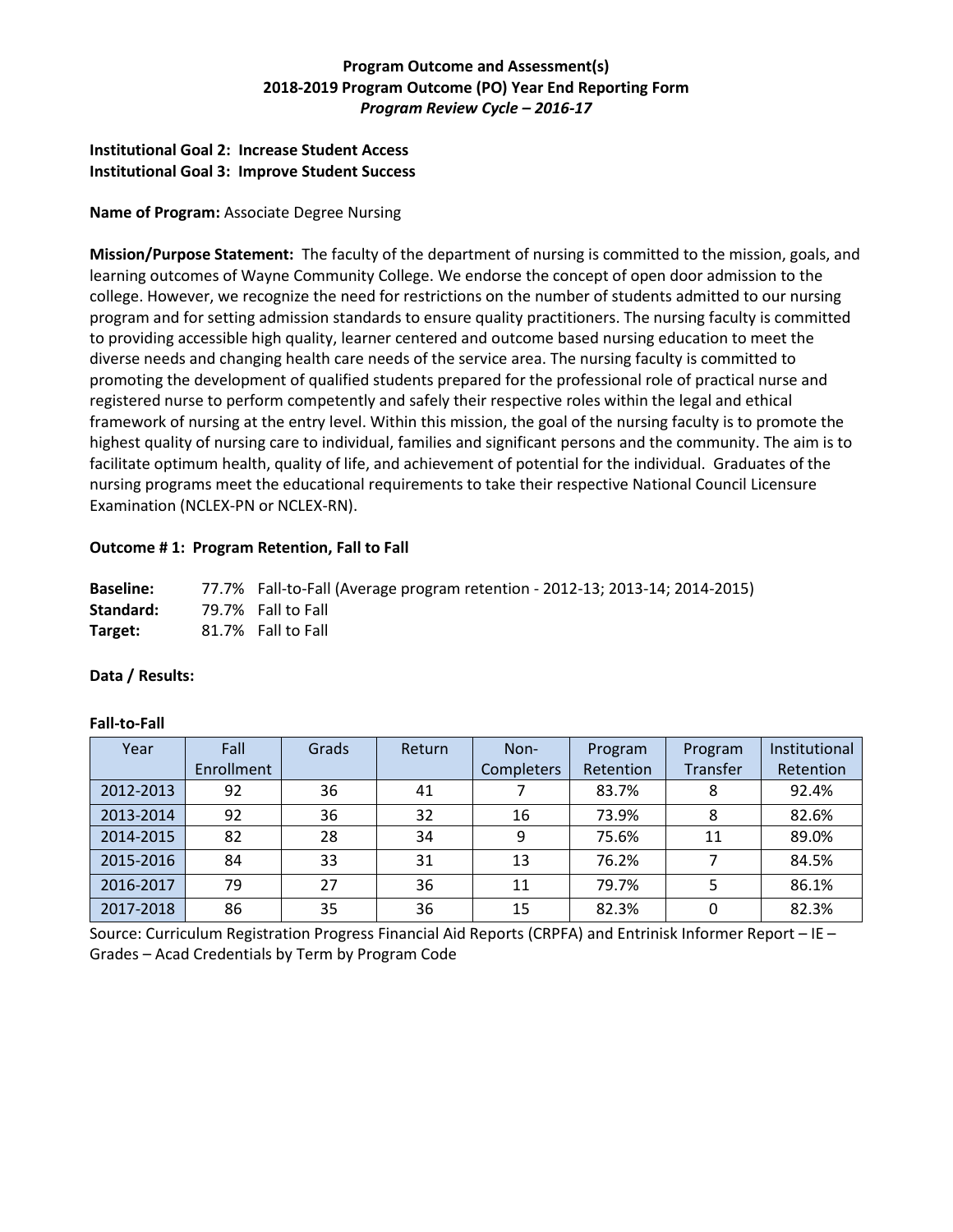

### **Department Stats**

| <b>Original Cohort</b> |          |                |            |                                  |                                   |  |
|------------------------|----------|----------------|------------|----------------------------------|-----------------------------------|--|
| <b>Cohort Years</b>    | Admitted | Non-Completers | Graduation | <b>Completion Rate</b><br>- 100% | <b>Completion Rate</b><br>$-150%$ |  |
| 2012-2014              | 48       | 22             | 26         | 54.2%                            | 60.4%                             |  |
| 2013-2015              | 48       | 26             | 22         | 45.8%                            | 47.9%                             |  |
| 2014-2016              | 48       | 23             | 25         | 52.1%                            | 54.2%                             |  |
| 2015-2017              | 48       | 30             | 18         | 37.5%                            | 50.0%                             |  |
| 2016-2018              | 41       | 17             | 24         | 58.5%                            |                                   |  |

Sources: Curriculum Registration Progress Financial Aid Reports (CRPFA), Entrinsik Informer Report IE-Graduates – Acad Credentials by Term by Program Code, and Entrinisk Informer Report IE – FC – Application Statues – Beaman

| <b>Readmitted Students</b> |            |                                             |                    |            |  |
|----------------------------|------------|---------------------------------------------|--------------------|------------|--|
| <b>Cohort Years</b>        | Readmitted | <b>Starting Cohort</b>                      | Non-<br>Completers | Graduation |  |
| 2012-2014                  | 5          | 5 - From 2011 - 2013                        |                    | 5          |  |
| 2013-2015                  | 3          | 3 - From 2012 - 2014                        |                    |            |  |
| 2014-2016                  | າ          | 2 - From 2013 - 2016                        |                    |            |  |
| 2015-2017                  | 3          | 2 - From 2014 - 2015; 1 -<br>From 2013-2016 |                    | 3          |  |
| 2016-2018                  |            | 8 - From 2015-2016                          |                    |            |  |

Sources: Curriculum Registration Progress Financial Aid Reports (CRPFA), Entrinsik Informer Report IE-

Graduates – Acad Credentials by Term by Program Code, and Entrinisk Informer Report IE – FC – Application Statues – Beaman

| Advanced Standing Original Cohort |          |                |            |                           |                                   |  |  |
|-----------------------------------|----------|----------------|------------|---------------------------|-----------------------------------|--|--|
| <b>Cohort Years</b>               | Admitted | Non-Completers | Graduation | Completion<br>Rate - 100% | <b>Completion Rate</b><br>$-150%$ |  |  |
| 2012-2014                         | 6        |                |            | 83.3%                     | 100.0%                            |  |  |
| 2013-2015                         |          |                |            | 33.3%                     | 44.4%                             |  |  |
| 2014-2016                         |          |                |            | 100.0%                    |                                   |  |  |
| 2015-2017                         |          |                |            | 85.7%                     |                                   |  |  |
| 2016-2018                         |          |                |            | 57.1%                     |                                   |  |  |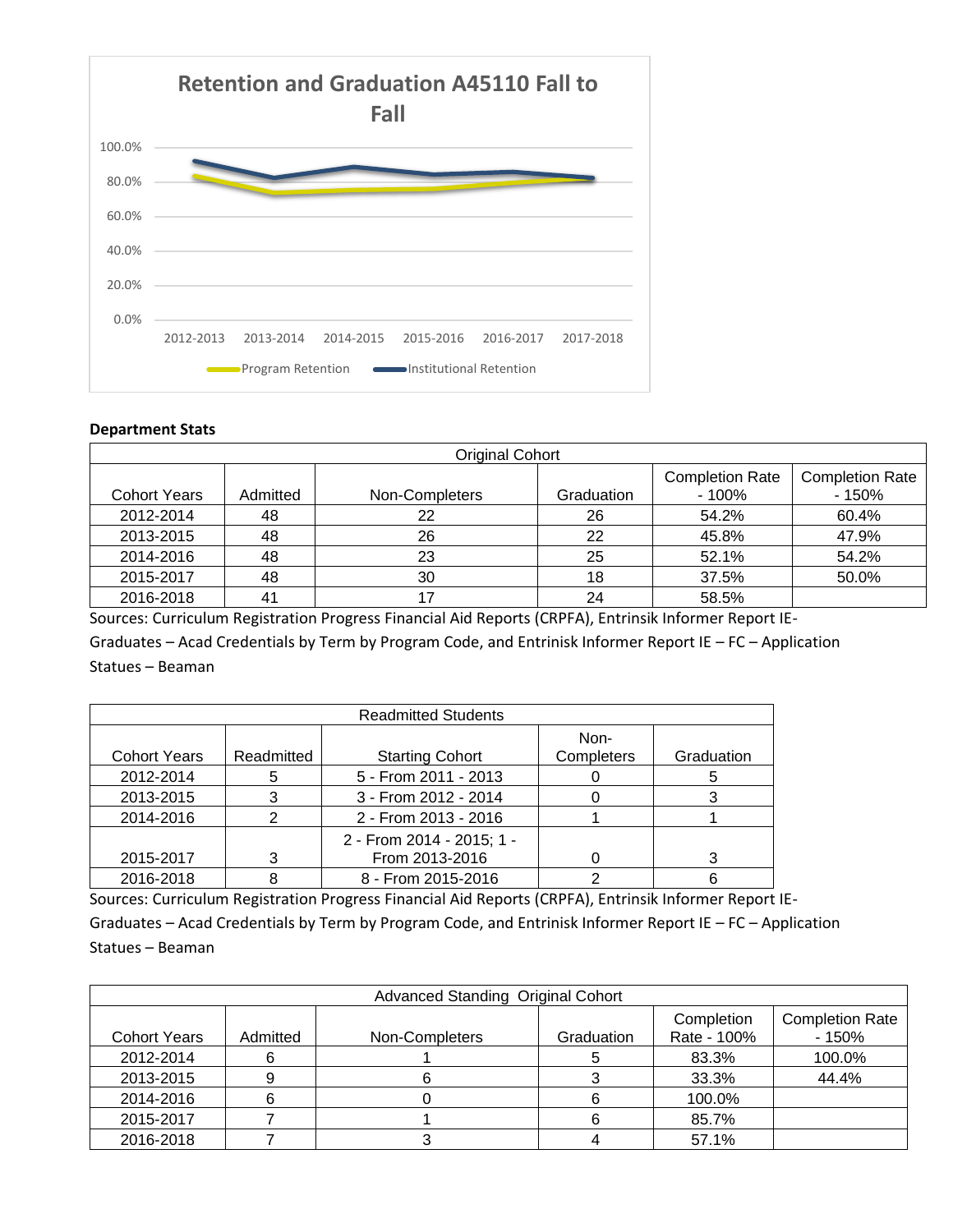Sources: Curriculum Registration Progress Financial Aid Reports (CRPFA), Entrinsik Informer Report IE-Graduates – Acad Credentials by Term by Program Code, and Entrinisk Informer Report IE – FC – Application Statues – Beaman

| <b>Advanced Standing Readmitted Students</b> |           |                        |                    |            |  |
|----------------------------------------------|-----------|------------------------|--------------------|------------|--|
| <b>Cohort Years</b>                          | Redmitted | <b>Starting Cohort</b> | Non-<br>Completers | Graduation |  |
| 2012-2014                                    |           | 4 - From 2011 - 2013   |                    |            |  |
| 2013-2015                                    |           | 1 - From 2012 - 2014   |                    |            |  |
| 2014-2016                                    |           | 5 - From 2013 - 2015   |                    |            |  |
| 2015-2017                                    |           |                        |                    |            |  |
| 2016-2018                                    |           | 2 – From 2015 - 2017   |                    |            |  |

Sources: Curriculum Registration Progress Financial Aid Reports (CRPFA), Entrinsik Informer Report IE-Graduates – Acad Credentials by Term by Program Code, and Entrinisk Informer Report IE – FC – Application Statues – Beaman

| All Students (Original, Readmitted, Advanced Standing, & Readmitted Advanced Standing) |          |                |            |            |
|----------------------------------------------------------------------------------------|----------|----------------|------------|------------|
|                                                                                        | Admitted |                |            | Graduation |
| <b>Cohort Years</b>                                                                    |          | Non-Completers | Graduation | Rate       |
| 2012-2014                                                                              | 63       | 26             | 37         | 58.7%      |
| 2013-2015                                                                              | 61       | 32             | 29         | 47.5%      |
| 2014-2016                                                                              | 61       | 28             | 33         | 54.1%      |
| 2015-2017                                                                              | 58       | 31             | 27         | 46.6%      |
| 2016-2018                                                                              | 56       |                | 30         | 53.6%      |

Sources: Curriculum Registration Progress Financial Aid Reports (CRPFA), Entrinsik Informer Report IE-Graduates – Acad Credentials by Term by Program Code, and Entrinisk Informer Report IE – FC – Application Statues – Beaman

# **2018-2019 Strategies / Action Items:**

| Item#          | Strategies / Action Items (Action items identified in the | <b>Results</b> (State the progress/results of the |
|----------------|-----------------------------------------------------------|---------------------------------------------------|
|                | 2017-18 year-end report)                                  | action items identified based on your             |
|                |                                                           |                                                   |
|                |                                                           | method of assessment. Provide                     |
|                |                                                           | number/percent accomplished.)                     |
| 1              | Provide use of simulation opportunities for remediation   | Simulation opportunities for                      |
|                |                                                           | remediation were provided during all              |
|                |                                                           | ADN courses during 2018-2019.                     |
| $\overline{2}$ | Provide use of open lab remediation opportunities         | Open Lab during 2018-2019 were                    |
|                |                                                           | scheduled and attended as follows:                |
|                |                                                           | NUR 111 8/22/18 (29 students)                     |
|                |                                                           | NUR 111 9/12/18 (8 students)                      |
|                |                                                           | NUR 111 10/10/18 (3 students)                     |
|                |                                                           | NUR 111 10/24/18 (2 students)                     |
|                |                                                           | NUR 111 10/31/18 (9 students)                     |
|                |                                                           | NUR 117 Two open lab times were                   |
|                |                                                           | scheduled, but were not done due to               |
|                |                                                           | adverse weather                                   |
|                |                                                           | NUR 112 1/17/19 (2 students)                      |
|                |                                                           | NUR 211 4/11/19 (11 students)                     |
|                |                                                           | NUR 113 Open labs were scheduled, but             |
|                |                                                           | no students attended                              |
|                |                                                           | NUR 212 Open labs were scheduled but              |
|                |                                                           | no students attended                              |